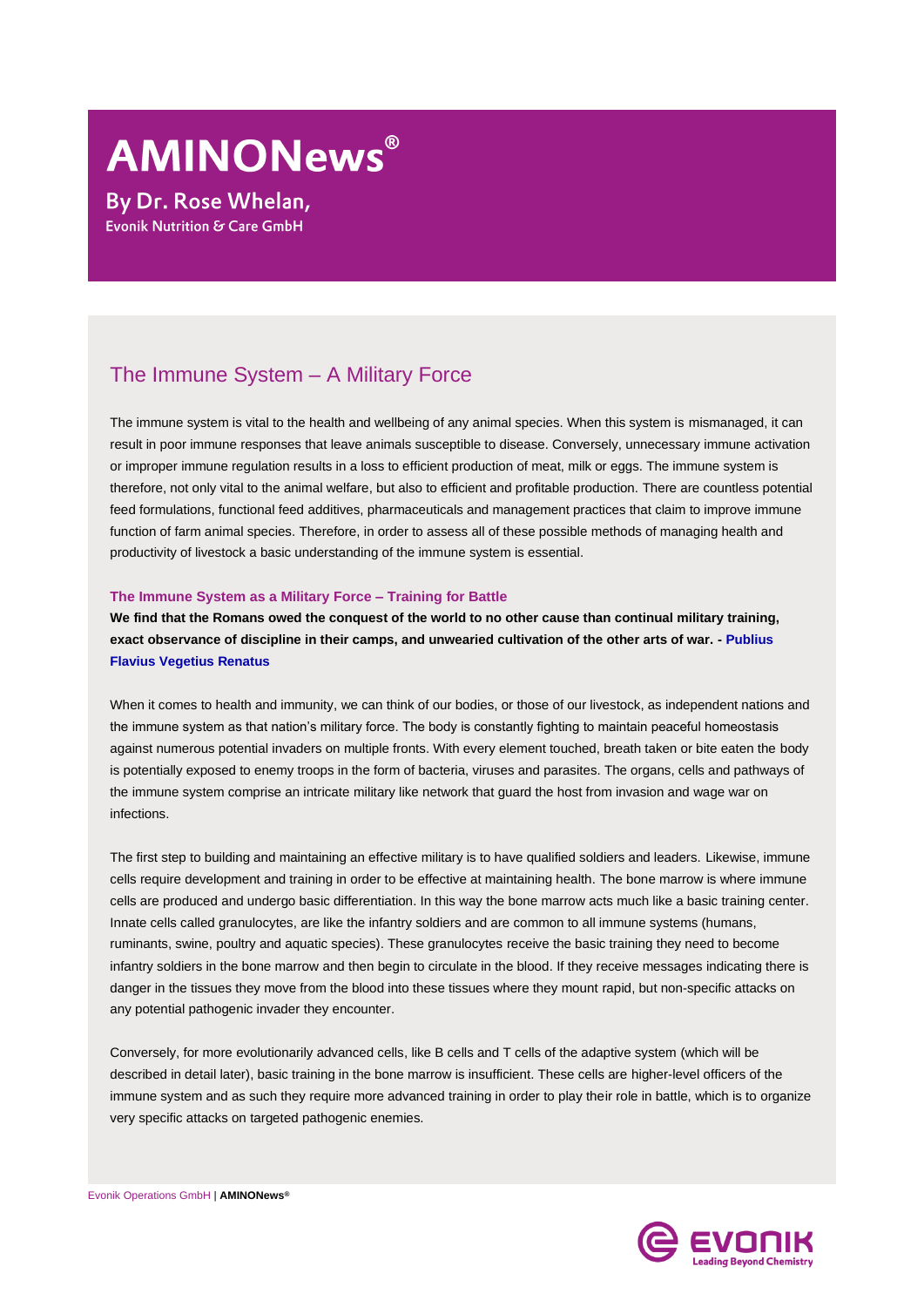For the antibody producing B cells, this secondary level training either occurs in the bone marrow in mammals or in a specialized organ called the Bursa of Fabricus in birds (from which B cells derive their name). It is in the bone marrow or Bursa of Fabricus that immature B cells are trained to become functional B cells that can produce antibodies.

For T cells, which act either direct attacks like field officers or conduct specific msissions like special-forces, the secondary level training occurs in the thymus (from which the T cells derive their name). Training in the thymus is especially important in identifying any mutinous T cells that are capable of attacking the hosts own cells. If a traitor T cell is discovered during this training process, it is executed. This ensures that only T cells specific to potential enemies are released into circulation to be available on the battlefields in the tissues.

Specialized training is always best under field conditions. The immune system is no exception. While boot camp occurs in the immune organs before birth/hatch, complete maturation, activation and differentiation of cells often does not occur until after birth/hatch when the immune cells have had time to migrate to the tissues. The tissues offer field condition training, because these tissues comprise the borders of the body where immune cells have the opportunity to encounter microbes (like bacteria, parasites, or viruses) or obtain intelligence information from other cells that have had such encounters. This field training allows the cells of the immune system to diversify and activate, thus improving their attack and defense strategies for future assaults. It should be noted that field training can also be mimicked with vaccination even before birth or hatch (which will be explained in greater detail in later sections).

Specialized organs like the spleen, the lymph nodes and the cecal tonsils (specific to poultry) act like forward operating bases. The spleen is the meeting point for cells that have been training in the blood and perhaps encountered invaders there. The lymph nodes likewise are a meeting point for cells that have had training in in the tissues and the cecal tonsils in poultry are where cells gather training and information from possible enemies in the lumen of the ceca. The location of these basic training centers (bone marrow, bursa of fabricus and thymus) as well as the forward operating bases (spleen, lymph nodes and cecal tonsils) in swine and poultry can be seen in Figure 1.



**Figure 1**: **The immune organs in swine and poultry.** The bone marrow in both species is where all immune cell originate. The thymus, common to both species, is required for training of the T cell officers. The bone marrow in swine and bursa of fabricus in poultry is where B cell generals are trained. The spleen is the immune organ filtering the blood, while the liver is involved in the acute phase response to infections. The lymph nodes in swine and cecal tonsils in poultry act like forward operating bases, receiving messages from the mucosal tissues and gut lumen about possible pathogenic invaders.

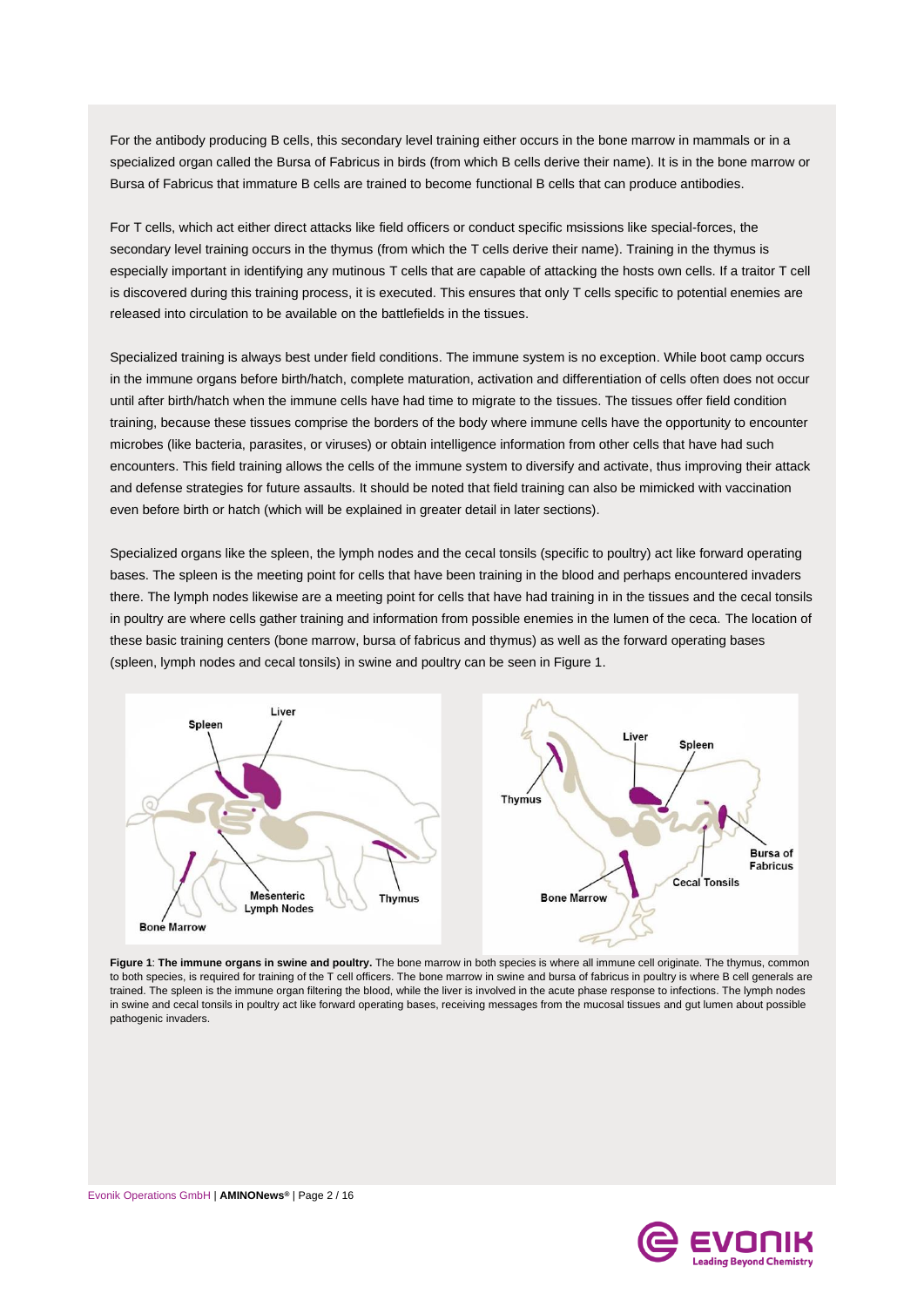# **The Lymphatic System and Lymph Tissues – The Importance of Infrastructure for Defending Borders [We shall defend our island, whatever the cost may be. We shall fight on the beaches, we shall fight on the](http://www.brainyquote.com/quotes/quotes/w/winstonchu161337.html?src=t_war)  [landing grounds, we shall fight in the fields and in the streets, we shall fight in the hills; we shall never](http://www.brainyquote.com/quotes/quotes/w/winstonchu161337.html?src=t_war)  [surrender.](http://www.brainyquote.com/quotes/quotes/w/winstonchu161337.html?src=t_war) [-Winston Churchill](http://www.brainyquote.com/quotes/authors/w/winston_churchill.html)**

Just as an army requires infrastructure to transport soldiers, provisions and equipment, the immune system requires infrastructure to transport cells, nutrients and messenger molecules. The lymphatic system along with the circulatory system, act as this infrastructure for the immune system. For example, the lymph and blood are how immature cells are transported from the bone marrow to the thymus, bursa or tissues for training.

The immune system also requires an infrastructure in order to transfer messages from the front lines of the body where there are conflicts with pathogens, to the upper level adaptive immune cells. The front lines of the body are called the mucosa-associated lymphoid tissues (MALT). MALT tissues line for example the respiratory, gastrointestinal and reproductive tracts. These front line tissues are the borders of the body that are most frequently in contact with the outside world and therefore most at risk.

The tissues of the MALT act as a physical barrier, like a defensive wall to the outside world. The gut for example, is comprised of individual epithelial cells held together by protein bonds known as tight junctions. These junctions, as the name indicates, are tight to prevent invading bacteria, viruses or parasites from breaching this wall and causing harm inside the body. Conditions resulting in a weakening of this wall result in a 'leaky gut' which allows both harmful and commensal bacteria from the gut lumen to come through the wall and induce inflammation [\(Wijtten et al., 2011;](#page-15-0) [Pearce](#page-14-0)  [et al., 2013;](#page-14-0) [Ghareeb et al., 2015\)](#page-13-0).

Tight junctions alone are not able to keep out invaders, so the MALT borders also produce land mines and trip wires to create an inhibitory zone outside the wall as extra protection. For example, specialized goblet cells secrete peptides known as mucins. These mucins create a mucus layer that helps prevent pathogens from getting close to the epithelial cell wall and additionally help to continually wash away potential organisms [\(Faderl et al., 2015\)](#page-12-0). The epithelial cells of the MALT borders additionally secrete of antimicrobial peptides, like defensins to kill potential pathogens before they can breach the epithelial barrier [\(Robinson et al., 2015\)](#page-14-1). Another mechanism of pathogen control at the MALT front lines is the secretion of a specialized kind of antibody called secretory immunoglobulin A (sIgA) to neutralize specific threats when they are still beyond the borders in the airways, gut lumen or reproductive tract [\(Mantis et al., 2011\)](#page-13-1).

The MALT borders are also guarded by specialized cell troops, namely macrophages and dendritic cells. Upon encountering invaders, these cells engulf them through a process called phagocytosis. Once a pathogen has been phagocytosed it can be killed with weapons like reactive oxygen species that damage the pathogen's cell wall or DNA. During this process the macrophage or dendritic cell is also collecting pieces of the invader, known as antigens. These antigens are carried back to meeting points, called follicles, in the forward operating bases like peyers patches or lymph nodes. In these follicles the antigens are presented to T and B cells as vital information about the battles being fought at the mucosal borders [\(Habtezion et al., 2016\)](#page-13-2). Macrophages and dendritic cells are, therefore, categorized as Antigen Presenting Cells (APCs).

The APCs could be described as the surveillance and intelligence officers of the immune system.

They are not only collecting information about current pathogen attacks, but are also gathering intelligence from beyond the wall to prepare for possible attacks. Some APCs reside just below the epithelial cells and can extend arm like structures, known as dendrites, between epithelial cells to grab at microbes beyond the wall [\(Foti and Ricciardi-](#page-13-3)[Castagnoli, 2005\)](#page-13-3). Specialized cells in the gut, known as Microfold or simply M cells also help the APCs gather intelligence from the other side of the wall. These M cells are staggered throughout the gut between the epithelial cells

Evonik Operations GmbH | **AMINONews®** | Page 3 / 16

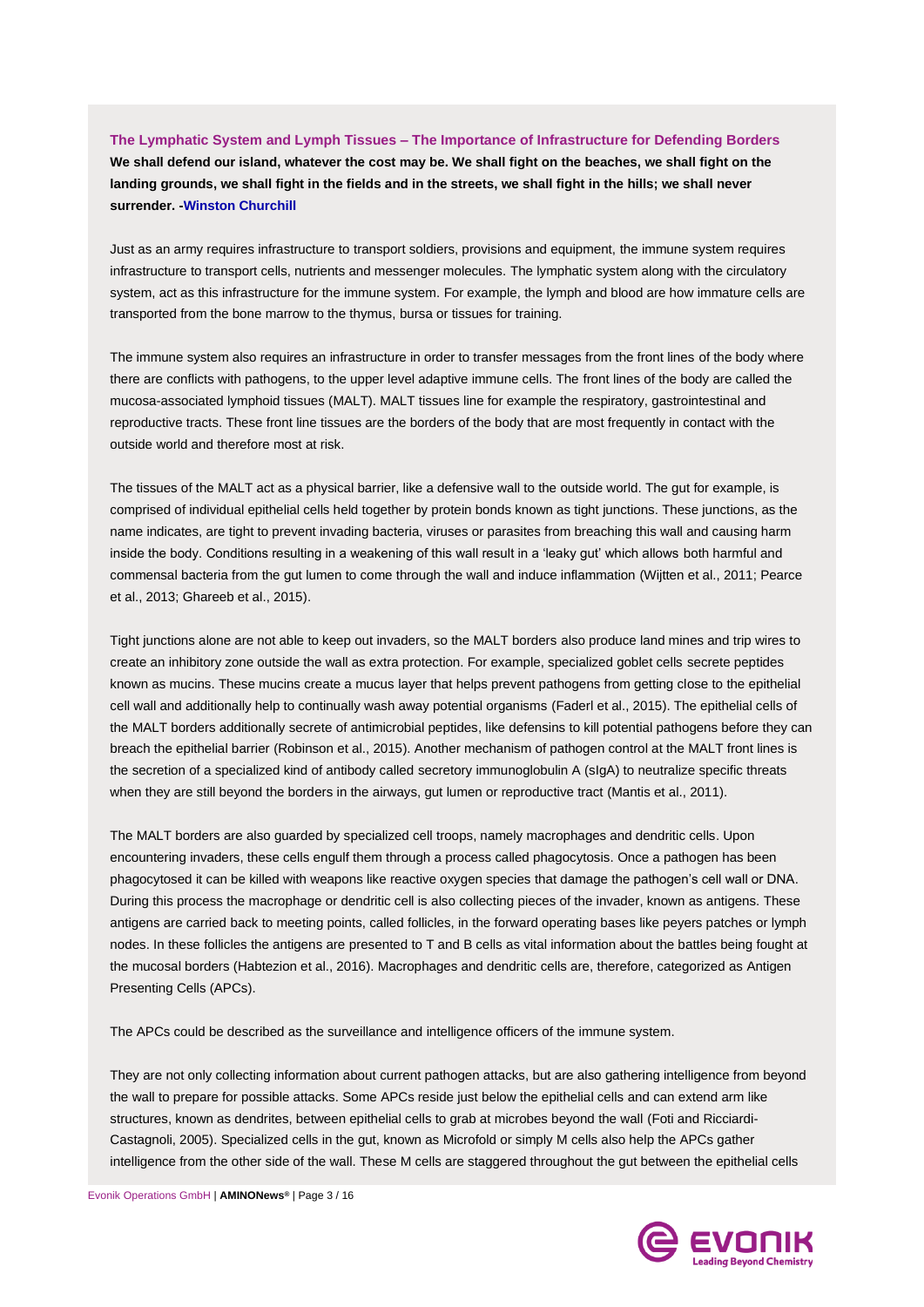and are gates of transport for messages from the gut lumen to the APCs [\(Foti and Ricciardi-Castagnoli, 2005\)](#page-13-3). Please see figure 2 for a visual summary of the gut associated lymph tissue as a representative of a MALT.

The information gathered by these APCs at the wall is not only used to convey messages to the T and B cell officers, but is also used to call in basically trained soldiers of the innate system from the blood. These messages sent by the immune cells in the MALT also cause dilation of blood vessels so that granulocytes can more easily reach the tissues where they are needed. This dilation results in the redness and swelling of inflammation.



**Figure 2: The Gut Associated Lymphoid Tissue.** The intestinal wall is comprised of many individual epithelial cells held together by tight junction proteins. Interspersed are goblet cells that produce mucins comprising tightly adherent and loosely adherent mucus layers. Most bacteria in the lumen do not reside in close proximity to the epithelial cells, but remain in or are washed away by these mucus layers. Antimicrobial peptides are secreted by specialized Paneth cells found in the crypts, while secretory immunoglobulin A (sIgA) is produced by plasma B cells and transported through epithelial cells into the lumen. Mucus layers are visibly thinner near microfold cells, whose role is to sense antigens from the lumen and instruct antigen presenting cells (macrophages and dendritic cells) in the underlying tissues. Particularly in specialized tissues known as Peyer's Patches, these microfold cells are often associated with a follicle, a hub where antigen presenting cells can instruct T helper cells and subsequently B cells about potential threats beyond the wall in the lumen. Lymph vessels additionally carry information from the front line GALT to lymph nodes or other lymph tissues for further involvement of the adaptive system lymphocytes (T and B cells). Cytotoxic T cells and NK cells are also present between epithelial cells in case a host cell becomes compromised by an intracellular pathogen and needs

#### **The Local Mucosal Immune System – Soldiers at the Front Line**

#### **[Older men declare war. But it is the youth that must fight and die.](http://www.brainyquote.com/quotes/quotes/h/herberthoo108439.html?src=t_war) - [Herbert Hoover](http://www.brainyquote.com/quotes/authors/h/herbert_hoover.html)**

The cells of the innate system make up the basic defenses in any species with an immune system. As mentioned in the last section about infrastructure, granulocytes do not reside in the tissues but rather in the blood and are only called to action when they receive messages from the APCs known as chemoattractants or chemokines. The granulocytes make up the main group of innate cells moving into tissues during infections and are very effective in defense against pathogens that may have invaded the tissue borders, but remain outside of host cells in the extracellular spaces between like many initial bacterial infections. Granulocytes are not able to distinguish between specific enemies, they identify targets based on general markers that are associated with pathogens, known as pathogen associated molecular patterns (PAMPs).

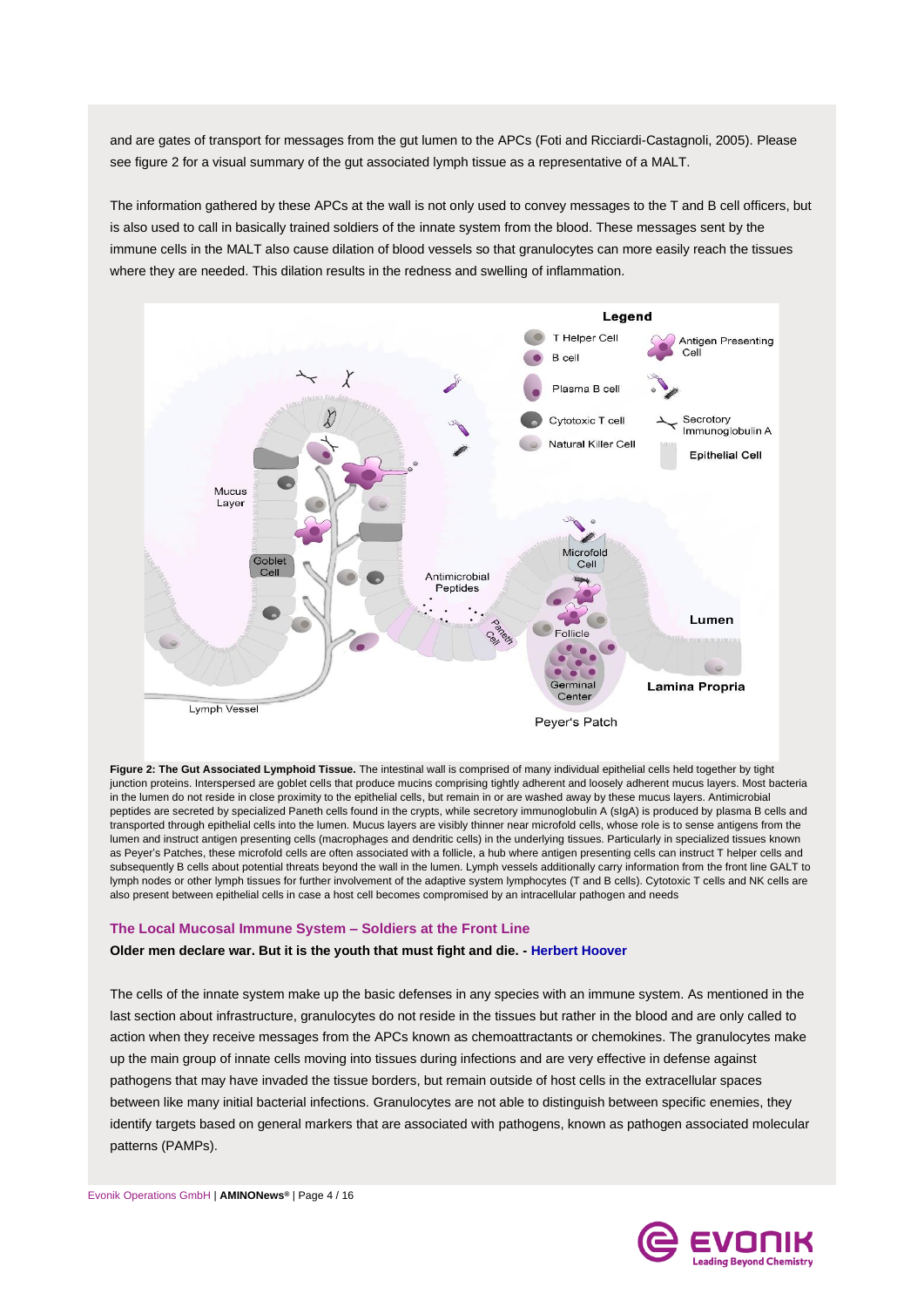When a granulocyte encounters such an enemy they have several ways of destroying them. Some granulocytes can produce antimicrobial peptides like the epithelial cells while others behave like the APCs as they phagocytose and kill enemies with reactive oxygen species [\(Fournier and Parkos, 2012\)](#page-13-4). A particularly interesting weapon that specific granulocytes known as neutrophils (heterophils in poultry) use to disarm an enemy are called NETs. NET stands for neutrophil extracellular trap and occurs when the neutrophil excretes its own DNA to create a net like structure that traps and neutralizes pathogens [\(Fournier and Parkos, 2012\)](#page-13-4). The described processes by which granulocytes kill pathogens (specifically NETs) also results in the death of the granulocyte itself. Therefore, much like a military infantry, these cells generally have a shorter life span and higher mortality rate than the upper ranks. The pus that sometimes accompanies infections (especially bacterial) is generally an accumulation of these dead soldiers as well as dead pathogens on the battlefield, at the site of the infection.

In the case of viruses or parasites that invade host cells, another type of innate cell known as Natural Killer cells are essential warriors. NK cells act as the internal security forces, because they can detect traitorous host cells that have been compromised by the enemy and kill them before the infection can spread further. Like the granulocytes, NK cells are not specifically trained so must look for general markers that a cell has been compromised. The markers of a compromised cell can be either an antigen presented on the cells surface or the lack of a specific signal that identifies the cell as a being from the same host. In essence, these NK cells are looking for cells that are wearing the wrong uniform and are therefore clearly not from their own troops. If such a marker is recognized, the NK cell kills the traitorous cell in order to prevent the spread of infection to healthy neighboring cells or tissues (Figure 3). NK-cell induced killing is often referred to as the 'kiss of death' as it involves physical contact to induce apoptosis or transfer cytotoxic molecules from the NK cell to the infected cell in order to destroy it [\(Krzewski and Strominger, 2008\)](#page-13-5).



Figure 3: Natural Killer Cell Kiss of Death (adapted from Janeway's Immunobiology 8<sup>th</sup> Ed.). Natural Killer (NK) cells interact with epithelial cells by adherence of both an activating signal and in the case of a healthy cell an inhibitory signal (major histocompatibility I, MHCI) that instructs the NK cell that the epithelial cell is healthy and from the same host. In the case of an infected epithelial cell, the inhibitory signal is missing or altered. The NK cell cannot identify the epithelial cell as one of its own and proceeds to kill the infected cell with a 'kiss of death' by either sending messages to induce apoptosis of the cell or producing pore forming and cytolytic compounds.

#### **The Adaptive Immune System – An Organized Hierarchy**

#### **Ten soldiers wisely led will beat a hundred without a head. - Euripides**

The innate system as described in the last chapter is very good at providing a general response to local infections and in some organisms, like shrimp, it is the sole source of immune function. However, this innate immune system is really only comparable to a well-trained militia. A second arm of the immune system, known as the adaptive immune system, has developed (Figure 4). The adaptive system exists in more evolutionarily advanced organisms like vertebrate fish, poultry, swine, cattle and humans. The addition of a more intricate chain of command can result in better organised attacks initially, but most importantly allows for improved training and defense tactics through systematic military education. This is also true of the more intricate level of protection offered by the adaptive arm of the immune system. The cells of the adaptive immune system are the B and T cells (lymphocytes), previously mentioned. These cells act as high-ranking officers to better instruct innate cells throughout an infection and as veterans to store a memory of the attack for a faster, improved response to any similar battles in the future.

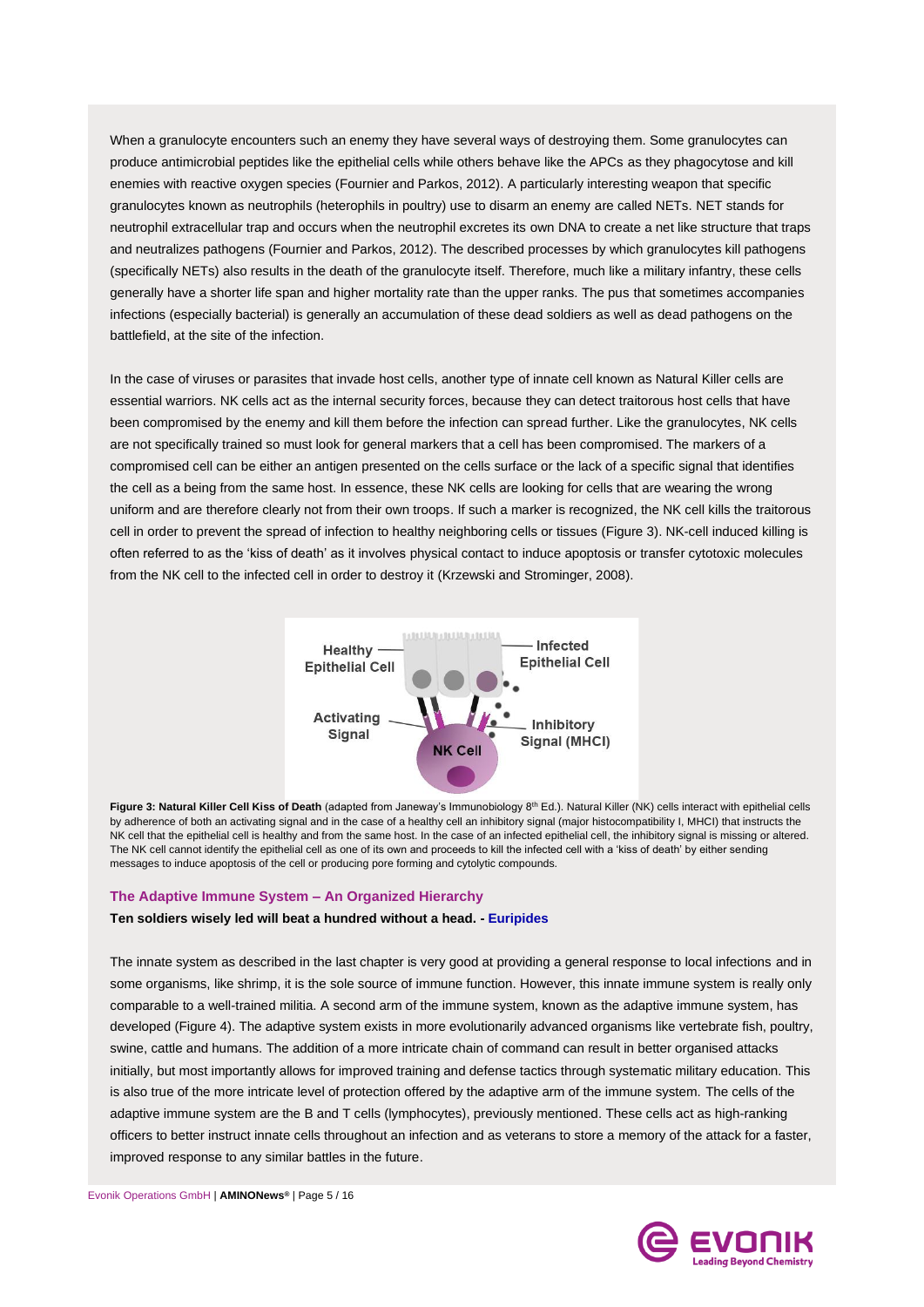B cells are further removed from battles both physically and functionally than the innate cells. They are only able to respond to a very specific antigen message that are relayed from the MALT borders by other cell. For these reasons, B cells may seem ineffective compared to the innate cells that fight at the front lines with any foreign cell they encounter. However, much like an older military general may not at first glance look as menacing as a young infantry soldier, neither B cells nor generals should be underestimated. Rather than fighting with basic instructions at the front line tissues like the innate cells, B cells process very precise information they receive to initiate highly specific attacks that the innate cells are not able to.

While each B cell is very specific and only able to respond to one antigen, there are instances where the antigen is present on more than one strain of a given pathogen. However, in these cases the B cell is still limited to respond only to this very specific range of organisms. These antigens are shown to the B cell most often through a T helper cell that received the information from an APC [\(Honda and Littman, 2016\)](#page-13-6). Upon activation, the B cell will begin to replicate itself to increase the number of cells specific to that antigen [\(Honda and Littman, 2016\)](#page-13-6). The activated B cells will also make antibodies (also known as immunoglobulins, Ig) which act like heat seeking missiles when released into circulation. The antibodies assist the innate immune system in fighting infection by neutralizing the specific pathogen and further exposing them to cells like macrophages so that they may be destroyed. The term humoral immunity is used to describe immune responses that involve these B cells and the antibodies they produce.

Field officers are the link between the battlefield troops and the military generals. They instruct the active troops and also relay information to the higher-ranking officers in the chain of command. T helper cells (Th) similarly support the defense tactic for the immune system by instructing both innate cells and B cells. While some Th cells reside in the tissues, many are located in the follicle forward operating bases and do not directly interact with the pathogens themselves. Therefore, they must receive messages from the MALT front lines from the APCs (macrophages and dendritic cells) in order to plan specific attacks and further instruct B cells. Th cells are often referred to as CD4+ T cells in the literature, because they utilize a very important receptor known as CD4 in their recognition of pathogens presented to them from the APCs.

As field officers, Th are posted at different fronts and will face different enemies they must be able to instruct their troops in different ways. Th cells are similarly confronted by diverse assaults and therefore diverse subsets of Th cells exist. A few common examples of Th cell types are listed below; however, it should be noted that this is a brief and simplified view as their roles are diverse and sometimes overlapping.

Th1 cells are the officers mediating responses to intracellular pathogens that have invaded cells, including many types of bacteria and viruses. Th1 cells stimulate inflammation to bring more cells to the site of infection as well as to activate and differentiate these cells to respond in the appropriate way. Th1 cells can also signal for B cells to produce antibodies, though they may be less effective at this task than other Th cell types. Examples of pathogens to which Th1 cell responses are prominent are bacterial *Salmonella enterica* infections in swine [\(Meurens et al., 2009\)](#page-14-2), and avian influenza viruses infections in poultry [\(Karpala et al., 2011\)](#page-13-7)

Th2 cell officers initiate responses to extracellular pathogens, such as parasitic worms. This type of Th cell is very effective in stimulating specific B cells to start producing antibodies. Th2 cells are additionally very apt at signalling B cells to switch the Ig structure they are producing to a form (IgE) that is optimal for large pathogens. Th2 cells also attract specific groups of granulocytes known as eosinophils, which are important in fighting complex parasitic organisms. Examples of infections where Th2 cells are involved are the parasitic worm infections caused by *Ascaris suum* and *Trichuris suis* in pigs [\(Roepstorff et al., 2011\)](#page-14-3) or *Heterakis gallinarum* in poultry [\(Schwarz et al., 2011\)](#page-15-1).

Th17 cells are often discussed in context of auto-immune diseases in humans. However, these cells are also generally involved in inflammatory responses to pathogens breeching MALT front lines. The Th17 cells organize the deployment of granulocytes, specifically neutrophils, to the site of infection to prevent invaders from disseminating into the rest of the

Evonik Operations GmbH | **AMINONews®** | Page 6 / 16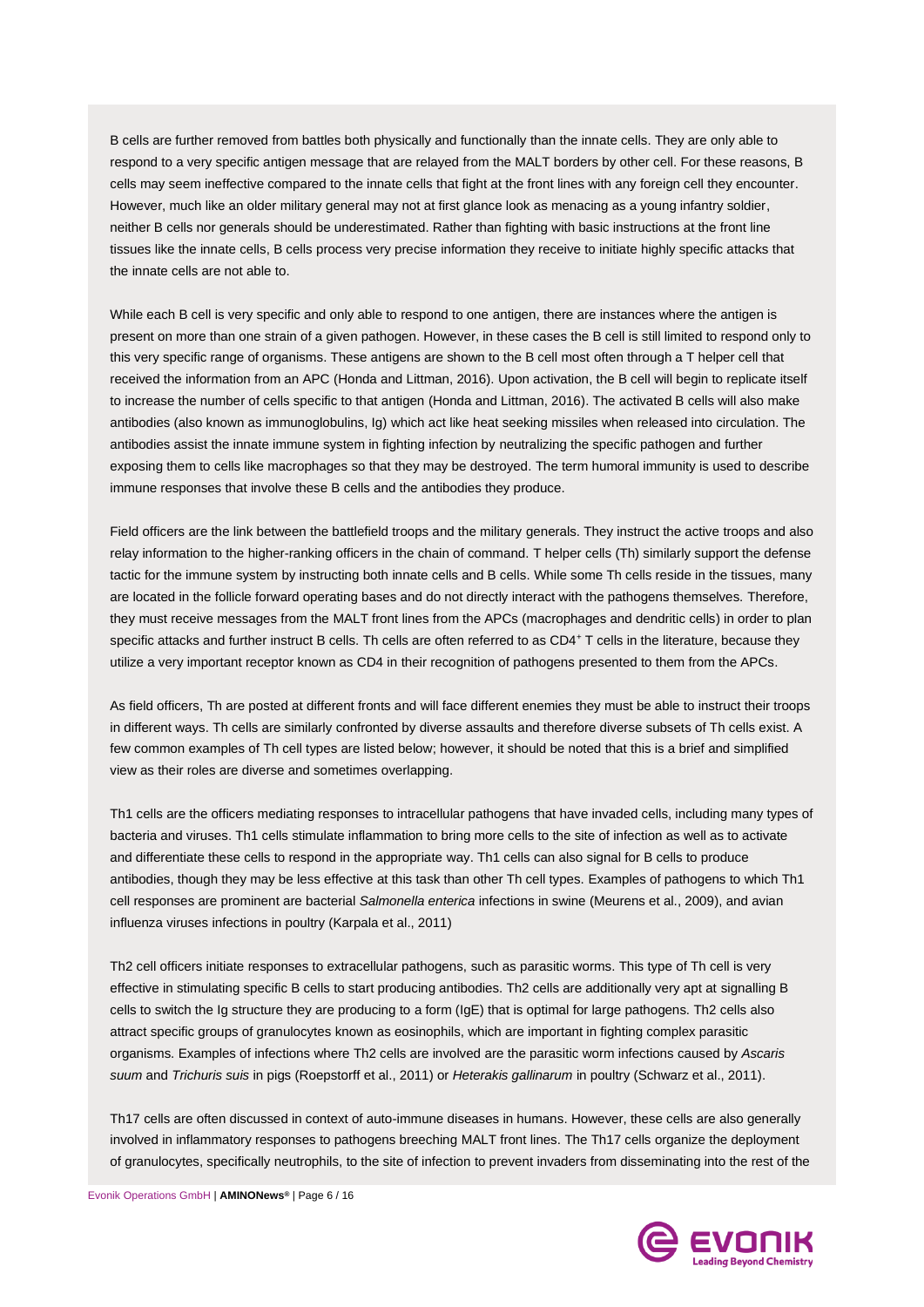body. In this way, Th17 cells reinforce barriers like the skin or intestine that may be compromised during the infection. An example of an immune response where Th17 cells are involved is enterotoxigenic *E. coli* infections in post-weaning piglets [\(Luo et al., 2015\)](#page-13-8).

Cytotoxic T cells, also sometimes called CD8<sup>+</sup> T cells in literature, are also a part of the adaptive immune system, but with a more active function than the CD4+ T helper cell subsets. Their main role is to identify host cells that have been compromised by an intracellular infection. Like the NK cells of the innate immune system, cytotoxic T cells are able to kill host cells infected by viruses or parasites while leaving healthy cells alive. The difference between cytotoxic T cells and NK cells is the specificity the cytotoxic T cells have in identifying infected cells and differentiating them from healthy ones. The cytotoxic T cells act as the special forces of the immune system, conducting targeted seek and destroy missions of compromised host cells. The specificity of cytotoxic T cells additionally allows them to create a memory of how to most effectively fight that particular infection again in the future. Once activated by an APC, a cytotoxic T cell can act alone to initiate attacks on compromised cells. However, the cytotoxic T cells are much more efficient if they are guided by activated Th cells that send them a strong 'license to kill' signals.



**Figure 4:. The classification of immune cells.** The immune system of mammalian and avian species comprises the innate system and adaptive system. The innate system contains cells with non-specific pathogen recognition and killing, including the granulocytes, natural killer cells and antigen presenting cells. This system also includes several other non-specific factors that offer a first line of defense to the body. The cells of the adaptive system are highly specific with each lymphocyte (T or B cell) having specificity to only one antigen. These T helper cells are instructed by the antigen presenting cells of the innate system and then differentiate into various functions (Th1, Th2, Th17, Treg). T helper cells of the adaptive system then interact with B cells to create humoral immunity through production of antibodies by plasma B cells or cell mediated immunity through activation cytotoxic T cells. Memory subsets of helper T cells, B cells and cytotoxic T cells are created for faster and more efficient responses upon subsequent challenges.

## **Memory Function of the Adaptive Cells – A Memory of the Battle will Improve Future Tactics [The two most powerful warriors are patience and time.](http://www.brainyquote.com/quotes/quotes/l/leotolstoy121890.html?src=t_war) [-Leo Tolstoy](http://www.brainyquote.com/quotes/authors/l/leo_tolstoy.html)**

The adaptive system is not only responsible for helping organize an initial response to attack by infectious organisms, but is also responsible for remembering the battle. This memory allows for an extremely fast and efficient defensive attack upon any subsequent interaction with the specific infectious agent it previously faced. During an adaptive immune response, both T cells and B cells will begin to create memory subsets. As T and B cells are very specific to one kind of pathogenic organism, these memory cells must be formed for every individual bacterial, viral or pathogenic enemy encountered.

The memory T and B cells are like war veterans, they have an in depth knowledge of the specific enemy that was encountered so they are both quick to act upon subsequent exposure and are also able to quickly and efficiently instruct new cells on how to fight effectively. Memory B cells also become stronger fighters upon each subsequent pathogen

Evonik Operations GmbH | **AMINONews®** | Page 7 / 16

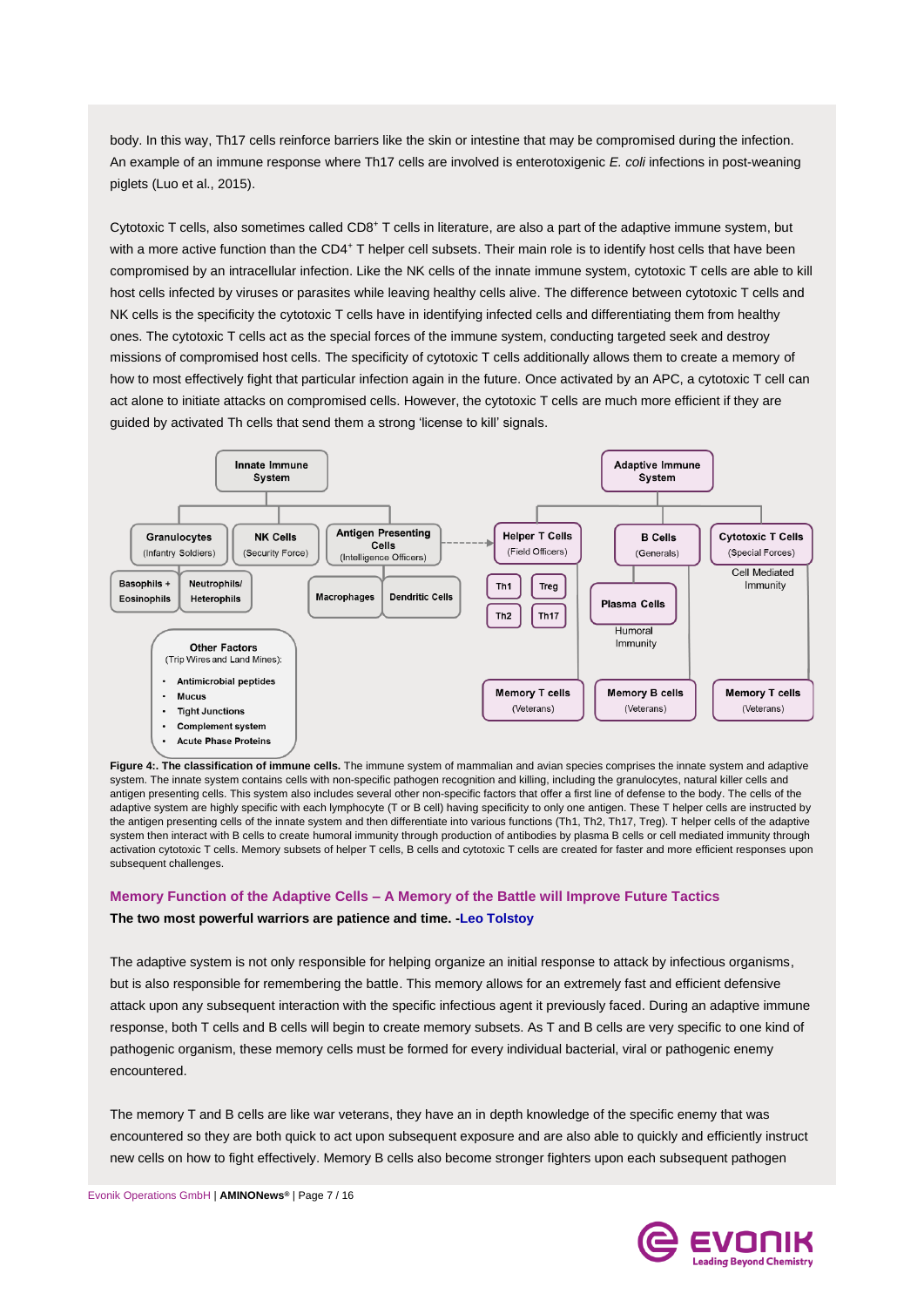encounter, through a process much like natural selection. The B cells with the strongest binding affinity for a specific antigen and those that can adapt to further strengthen their capabilities are better able to survive the fight with that pathogen and become the memory cell veterans for the next round of attacks. This results in not only faster, but stronger responses each time a pathogen is encountered.

Vaccines were developed in order to induce memory cell production for faster responses without the need for an initial infection. Vaccinations artificially expose immune cells to pathogens in order to specifically train them to gain a memory of a battle that was never actually fought. During training exercises for military personnel the enemy's behaviour, climate, language and tactics are mimicked in a safe environment to prepare soldiers for the conditions they will encounter when they are dispatched to a war zone. This allows for as close to veteran experience as is possible without actual life-threatening battle. Vaccination utilizes the same principles. Pathogenic bacteria or viruses are either killed or mutated in a way that removes their ability to cause harm and infect, but that does not greatly inhibit the immune system's ability to recognize them. When these inactivated, killed or partial pathogens are introduced to the immune system via vaccination, the adaptive immune cells are trained to produce a fast and competent response if the real pathogen is encountered.

The memory T and B cell veterans are not only beneficial in improving the animal's immune response to future attacks, but also for protecting the offspring of the animal. Antibodies produced by female mammals are transferred to their offspring through milk, while antibodies produced by female birds are transferred to their offspring through the egg yolk. These antibodies, called maternal antibodies, protect the young animal while their own immune system is still developing and being trained through exposure to different microbes in the environment. Vaccinating breeder flocks or sows can therefore increase the protective maternal antibodies these mothers can pass to their offspring. Additionally, technologies like *in ovo* (in egg) vaccination allow us to train the cells of chickens before they even hatch and have a chance to encounter any pathogens. Both strategies improve the animal's chances of survival when battling specific pathogens they may encounter during the early phases of rearing.

# **Pathogen Adaptation – An Enemy in Hiding**

#### **[You must not fight too often with one enemy, or you will teach him all your art of war.](http://www.brainyquote.com/quotes/quotes/n/napoleonbo124809.html?src=t_war) [-Napoleon Bonaparte](http://www.brainyquote.com/quotes/authors/n/napoleon_bonaparte.html)**

Although the creation of memory response through vaccination is an efficient tactic, animal producers do not vaccinate against all potential pathogens. This is due to the cost of the vaccine, the cost of the staff needed to vaccinate and the loss of profit resulting from performance losses that may occur as the animal responds to the vaccine. Just as a military does not have unlimited resources to train and equip their troops, the immune system does not have unlimited resources to train and equip their cells. Each vaccination will require energy and amino acids in order to mount the response required to create memory. Vaccinating for all potential pathogens could mean great losses to performance as resources are diverted from growth and metabolism towards generation of memory B cells, T cells, antibodies and cytokines. For example, while live infectious bursal disease vaccines can be very advantageous in preventing infection in poultry flocks, they can also be costly to the system as there are additional requirements for nutrients like specific amino acids, for the bird to mount a protective response to the vaccines [\(Maroufyan et al., 2013;](#page-13-9) [Tan et al., 2015\)](#page-15-2).

Another vital reason why vaccination is not a stand-alone strategy for disease prevention is that some pathogens are smart enemies that can adapt to defenses that are commonly used to overcome them. In the context of bacteria, viruses and parasites this adaption often comes in the form of changing the antigens they express on their surfaces so that the memory cells of the immune system can no longer recognize them. This adaptation strategy is like simply changing out of a military uniform into camouflage to hide any obvious distinguishing markers from the immune system defenses. Some examples of pathogens that are very good at adapting and creating new surface markers or even new strains to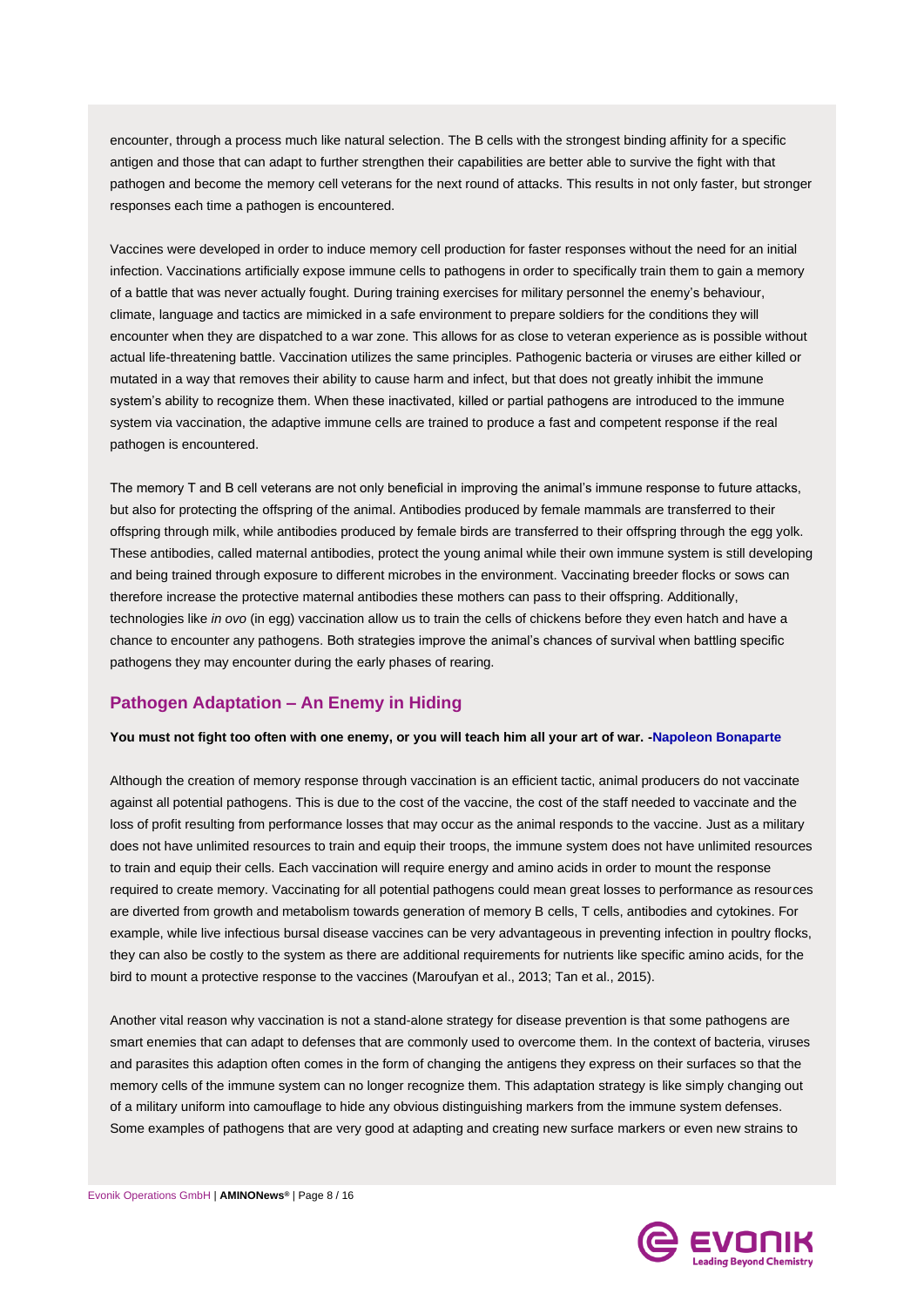avoid immune detection are *Mycoplasma* spp. [\(Citti and Rosengarten, 1997\)](#page-12-1) and influenza viruses [\(Kim et al., 2016;](#page-13-10) [Kucharski et al., 2016\)](#page-13-11).

Another strategy that pathogens use to avoid the immune system, is to induce the hosts own regulatory mechanisms of the immune system in order to weaken the active defense strategies against them. Some bacteria like *Salmonella* spp. [\(Wigley, 2014\)](#page-15-3) and many parasites like *Eimeria* spp. [\(Miska et al., 2013;](#page-14-4) [Arendt et al., 2016\)](#page-12-2) are very good at these immune suppression tactics. These pathogens attempt to prevent the recruitment of innate cells, the activation of cytotoxic T cells, or B-cell production of antibodies.

# **Regulatory and Healing Mechanisms of the Immune System – Prevention of Homeland Destruction [If we don't end war, war will end us.](http://www.brainyquote.com/quotes/quotes/h/hgwells161934.html?src=t_war) [-H. G. Wells](http://www.brainyquote.com/quotes/authors/h/h_g_wells.html)**

The body, like any wise nation cannot sustain a continuous state of all-out war without great detriment to the nation itself. When the battle is won, troops must fall back, rest, recuperate and rebuild the infrastructure. Similarly, if the immune system induction of defense strategies like fever and inflammation are not regulated, they can begin to destroy healthy host cells and tissues. This can eventually lead to the death of the entire organism. For instance, when bacteria, viruses or parasites enter internal systems like the bloodstream, brain, internal organs or abdominal cavity they can cause a systemic inflammatory response [\(Delano and Ward, 2016\)](#page-12-3). The body wide inflammatory response is so strong, that in an attempt to kill the invading bacteria, the host is unable to withstand the intensity of the defense and dies. This can be related to what may happen if a nation's military decided to fight a war with nuclear arms; potentially killing the enemy, but also its own country and people. This scenario not only hopefully highlights the importance of self-regulatory mechanisms, but also acts as an important reminder of why the front line MALT like that of the gut, airways and skin must be so efficient in protecting the internal systems from invasion of outside forces.

Several specific cell types are very important to the process of immune regulation. Regulatory T cells (Tregs), are the peacekeepers of the immune system. These cells are induced during the end of a response to infection and are responsible for sending out cytokine messengers that inhibit the T cell officers (Th1, Th2 and Th17), T cell special forces (cytotoxic T cells) and B cell generals from initiating responses [\(Goodman and Pizarro, 2013\)](#page-13-12). Certain phenotypes of macrophages and dendritic cells reside in MALT are also important in down-regulating immune activity to maintain homeostasis [\(Farache et al., 2013\)](#page-12-4). These regulatory cell phenotypes are responsible for the cessation of active immune responses once an infection has been successfully cleared and they are no longer needed.

The disruption in immune regulation also delays wound healing [\(Leoni et al., 2015\)](#page-13-13). For example, after an infection has been fought, macrophages may tell innate infantry soldier cells to retreat while cleaning up the debris left behind from their fallen comrades and enemy bacteria [\(Leoni et al., 2015\)](#page-13-13). Meanwhile, specialized cells called platelets have been clotting the blood in the affected area damaged by the infection. This dams up broken blood vessels and closes wounds that may act as weak points for entry of additional pathogens. In the gut, wound healing involves the proliferation of the epithelial cells that make up the intestinal villi and strengthening of the barriers between these cells to reinforce the security wall that protects the internal host from the contents in the intestinal lumen. Signals from specialized wound healing macrophages as well as regulatory dendritic cells and T cells all communicate with the epithelium in order to induce epithelial cell proliferation to replace intestinal cells that were damaged or lost in battle [\(Iizuka and Konno, 2011;](#page-13-14) [Leoni et al., 2015\)](#page-13-13).

# **Immune Homeostasis – Preventing Friendly Fire [Great is the guilt of an unnecessary war.](http://www.brainyquote.com/quotes/quotes/j/johnadams169378.html?src=t_war) [-John Adams](http://www.brainyquote.com/quotes/authors/j/john_adams.html)**

The regulatory mechanisms described in the previous section not only instruct the immune system to regroup and retreat after a war, but are also important in maintaining homeostasis when harmless outsiders arrive at the borders. For

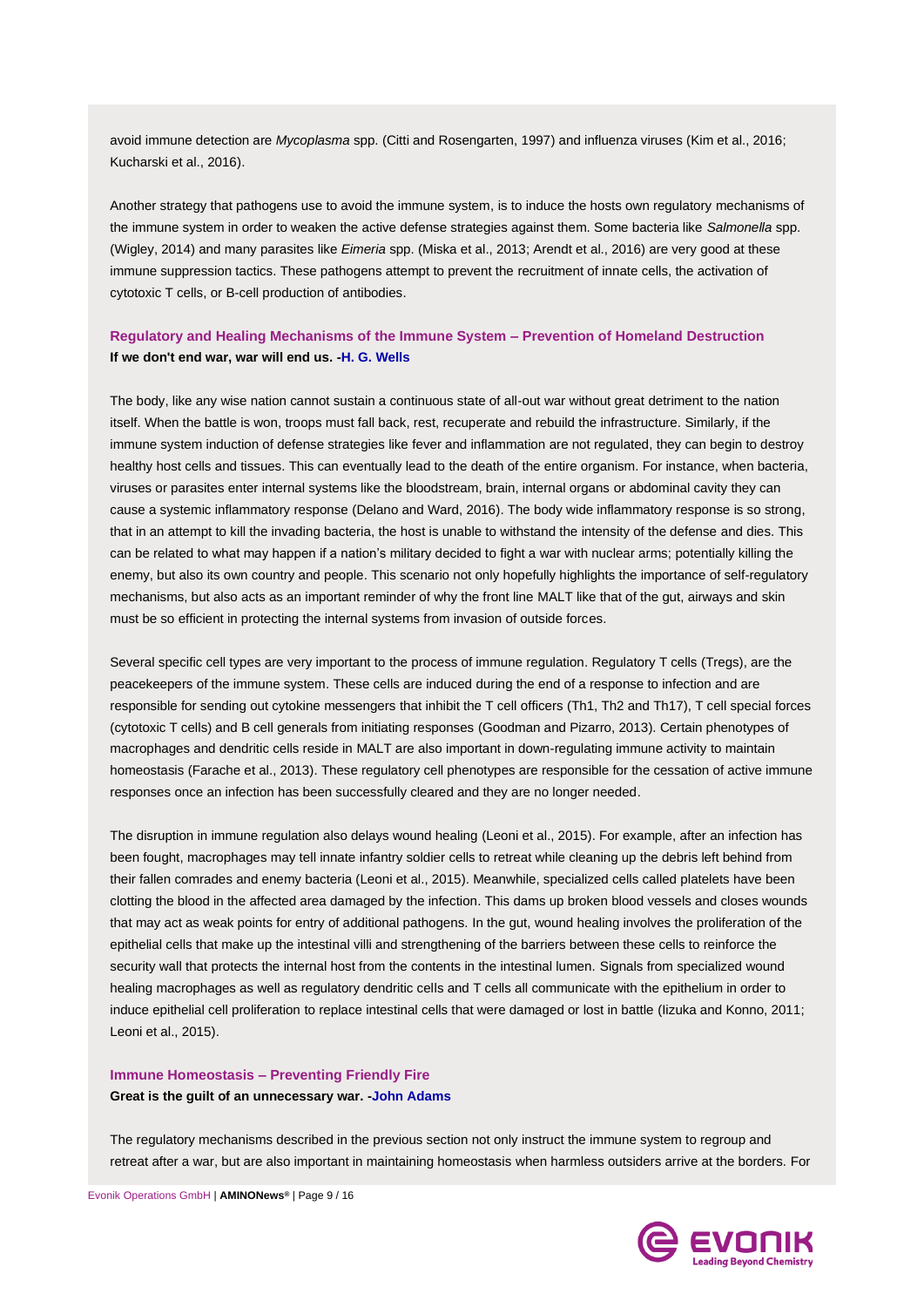example, commensal bacteria in the gut are harmless and often very beneficial foreigners in the gastrointestinal system. They can provide essential goods and services, like the production of vitamins or short chain fatty acids from components of the feed that may otherwise be indigestible by the hosts own digestive mechanisms. Specific probiotic strains of bacteria can act as highly skilled expats. In return for a home that is safe and bountiful, these probiotics can aid in the digestion and the protection of the system from harmful invaders through numerous different mechanisms [\(O'Toole and Cooney, 2008\)](#page-14-5).

Mechanisms that regulate immune responses are very important in maintaining good diplomatic relations with friendly foreigners like beneficial bacteria. For example, a lack of regulatory mechanisms in the gut would result in an immune response to commensals, probiotics or even molecules from the feed that are present in the lumen. Not only could this harm the diverse microbiota that would otherwise support proper function of the body, but it could also result in unnecessary damage to self-tissues [\(Omenetti and Pizarro, 2015\)](#page-14-6). Commonly encountered examples of this overreaction are observed in human auto-inflammatory disorders such as Inflammatory Bowel Disease and Asthma. A similar occurrence can be observed in piglets after weaning as intestinal inflammation is induced during this period, but is often not attributed to any identifiable pathogen [\(Pie et al., 2004;](#page-14-7) [Huang et al., 2012;](#page-13-15) [Pedersen et al., 2012\)](#page-14-8). The failure of piglets to thrive in this post-weaning period is not simply due to stress-induced anorexia, but also a result of an unnecessary immune response. This auto-inflammation has been shown to be reduced when piglets are inoculated with immune modulators that induce regulatory cell types [\(Whelan et al., 2014\)](#page-15-4).

While the immune system generally provokes images of vaccine induced protection or localized defense, the regulatory arms should be recognized and appreciated as a vital part of animal health. Research into manipulation of these regulatory pathways may elucidate ways in which excessive and damaging inflammation, as can be seen in the intestines of post-weaning piglets, can be avoided. Additionally, while strong responses to pathogens are the quickest ways to defeat these enemies, the quicker the win can be recognized and the troops retreated the faster the body can restore normal function and redistribute energy from immunity back to metabolism and growth.

#### **Resource Allocation to the Immune System – Wartime Rationing**

#### **Those who are at war with others are not at peace with themselves**. -**[William Hazlitt](http://www.brainyquote.com/quotes/authors/j/john_adams.html)**

Having an active military is necessary to the safety and autonomy of any nation. However, continuous mobilization and activation of the armed forces can be detrimental to the infrastructure, resources and overall wellbeing of a country and its people. The body in parallel suffers the same consequences with aberrant activation and mobilization of the immune system. As we strive towards healthier and more efficient production of animal protein for human consumption, we should consider how to control over-stimulation of immune responses that negatively affect performance while providing everything the animal needs in order to successfully ward off detrimental pathogenic invasion.

Performance losses incurred during health challenges are largely the result of the energy and nutrients expended to mount a strong enough immune response to defeat the disease. Recent meta-analysis studies in poultry and swine show that not only is feed intake reduced in incidences of infection or poor sanitation, but also the maintenance requirements of the animals appear to increase [\(Pastorelli et al., 2012;](#page-14-9) [Remus et al., 2014\)](#page-14-10). Perhaps most interestingly was that despite treatment, mostly with antibiotics, these performance aspects were still negatively impacted by the infections [\(Remus et al., 2014\)](#page-14-10). These studies suggest that even when the immune system is supported with early detection and medical treatment, resources are still likely being diverted from the metabolic processes required for growth in order to support immune function. This is supported by the observation that the metabolic pathways prioritized change in inflammatory states, resulting in increased catabolism of tissues to meet nutrient requirements of the immune system [\(O'Neill et al., 2016\)](#page-14-11). Such findings provide evidence that the animal's biological systems have likely evolved to quickly redistribute nutrients and energy away from growth to the more urgent requirements of the immune system to ensure survival in times of crisis when pathogenic invasion occurs.

Evonik Operations GmbH | **AMINONews®** | Page 10 / 16

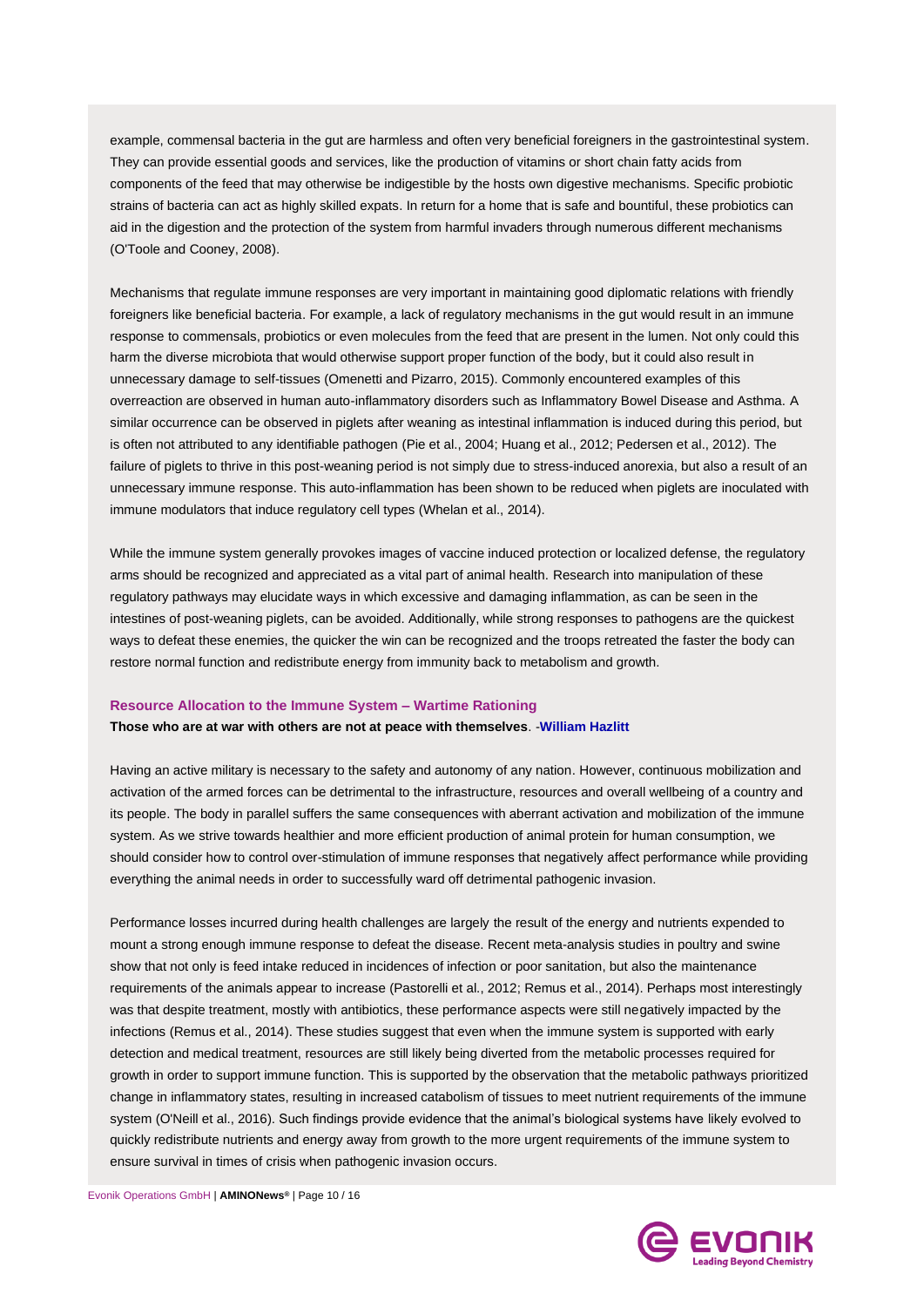In addition to resources being allocated to the immune system and away from protein deposition, immune stimulation can lead to a reduction in feed intake. A local infection can lead to an increase in inflammatory cytokines in the blood and the production of acute phase proteins in the liver. These inflammatory cytokines and acute phase proteins activate what is known as the hypothalamic-pituitary-adrenal axis which results in hormonally driven reduction in feed intake [\(Barb et al., 2001;](#page-12-5) [Quinteiro-Filho et al., 2012;](#page-14-12) [Bazhan and Zelena, 2013\)](#page-12-6).

The performance losses observed due to disease are two fold when infections occur in the gut. Not only do losses in feed intake and diversion of nutrients to the immune system occur in intestinal infections, but the damage to the gut also impairs digestion and absorption of nutrients [\(Su et al., 2015\)](#page-15-5). Much like the scorched earth warfare tactic, pathogen induced intestinal damage reduces the infrastructure by which the immune system can obtain resources it requires to fight. An example of an intestinal condition with diverse negative impacts on growth is that of Necrotic Enteritis. Necrotic Enteritis is a multifactorial disease affecting broiler chickens globally. It often begins when broilers are infected with various species of *Eimeria* parasites that disrupt digestive and immunological functions that predispose the animal to bacterial infections [\(Timbermont et al., 2011;](#page-15-6) [Rochell et al., 2016\)](#page-14-13). The causative agent of Necrotic Enteritis, pathogenic strains of *Clostridium perfringens* bacteria are then able to proliferate and produce toxins that lead to necrotic lesions in the gut [\(Skinner et al., 2010;](#page-15-7) [Timbermont et al., 2011\)](#page-15-6). These lesions further impair the feed intake, nutrient absorption and feed efficiency of the affected broilers as nutrients are diverted from growth to immune responses [\(Skinner et al.,](#page-15-7)  [2010;](#page-15-7) [Timbermont et al., 2011\)](#page-15-6). It is therefore unsurprising that gut health challenges are some of the most costly to the livestock industry. Necrotic Enteritis for instance, has been estimated to cost up to US\$1480 per flock of 20,000 over an entire production cycle [\(Skinner et al., 2010\)](#page-15-7) and US\$6 billion annually to the global poultry industry (Wade and Keyburn, 2015). This highlights the need to fully understand the immune processes involved in livestock infections, especially those of the digestive tract, in order to establish management and feeding practices that support these immune responses with minimal losses to performance.

#### **Functional Feed Additives – A Sustainable Arsenal**

#### **He who wishes to fight must first count the cost. [-Sun Tzu](http://www.brainyquote.com/quotes/authors/j/john_adams.html)**

It is clear that there are costs involved in mounting and maintaining an immune response. However, we have a diverse arsenal of weapons and tactics at our disposal to support a well-functioning, but energetically efficient immunological military force. For animal husbandry this arsenal includes many aspects including management, nutrition, feed additives and pharmaceuticals.

Of course, in the decision making process it should be understood that each changing aspect also comes with costs. Changing management practices may involve updating physical structures and systems within a production facility and retraining staff. Nutritional strategies involved in health may reduce efficiency of animal protein deposition and/or increase the cost of feed. Non-nutritive additives, like probiotics or prebiotics, likewise increase overall feed costs. Immune modulatory feed additives may unnecessarily reallocate energy resources to the immune mechanisms even in times of peace, where no pathogen challenge exists. Prophylactic in-feed antibiotics (where not already governmentally banned) disrupt the normal physiological and immunological development of animals and increase antibiotic resistance in bacterial population, which may pose a real threat to future treatment of disease in both animals and humans. Pharmaceuticals not only add to productions costs, but are administered upon signs of clinical infection and therefore production losses due to disease that have already been incurred. Vaccines are not available for all potential diseases and stressors that may negatively impact animal welfare and performance.

Obviously, there is no one clear solution that applies to all species, diseases or producer's needs. With new products and strategies continually being developed, each individual producer must be able to critically compare all available options. The selection of a suitable feed additive should include a cost to benefit analysis that includes not just the cost

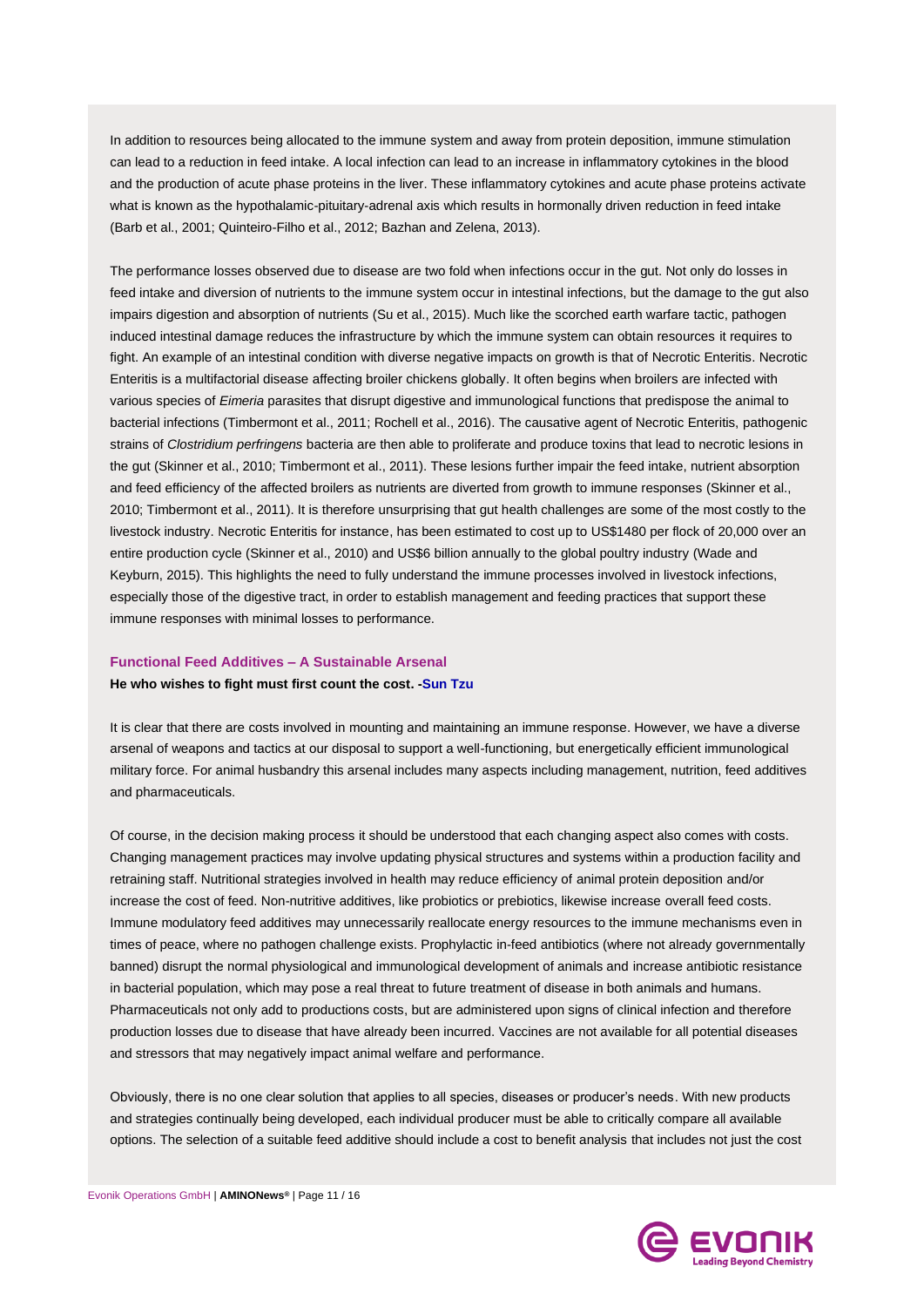of the additive itself, but weights any losses to performance that may be caused by immune stimulation to any losses that could otherwise be incurred by the health issues they aim to prevent.

In addition to the many options available to improve animal health there are numerous stakeholders involved in the decision making process such as the government regulatory agencies, feed producers, livestock managers and consumers. This makes selection of strategies to balance the cost of disease and cost of treatment or prevention exponentially more complicated. While understanding the intricacies of the immune system may appear to confuse an already complex equation of cost analysis and welfare outcomes, a basic understanding of the mechanisms involved within the animal in maintaining healthful homeostasis is a vital part of the evaluation.

We aim to continue reviewing the various health issues facing the animal agriculture industry and the diverse strategies to deal with them in future AminoNews issues. Therefore, we hope this review has imparted a fundamental understanding of how the immune system operates to prevent and fight infection. We believe this will assist in the critical evaluation of the risks associated with different challenges your operation faces and the suitability of the diverse strategies available. After all, management practices, nutrition strategies and feed additives are merely assets to the most important player in the war on disease; the animal's immune system.

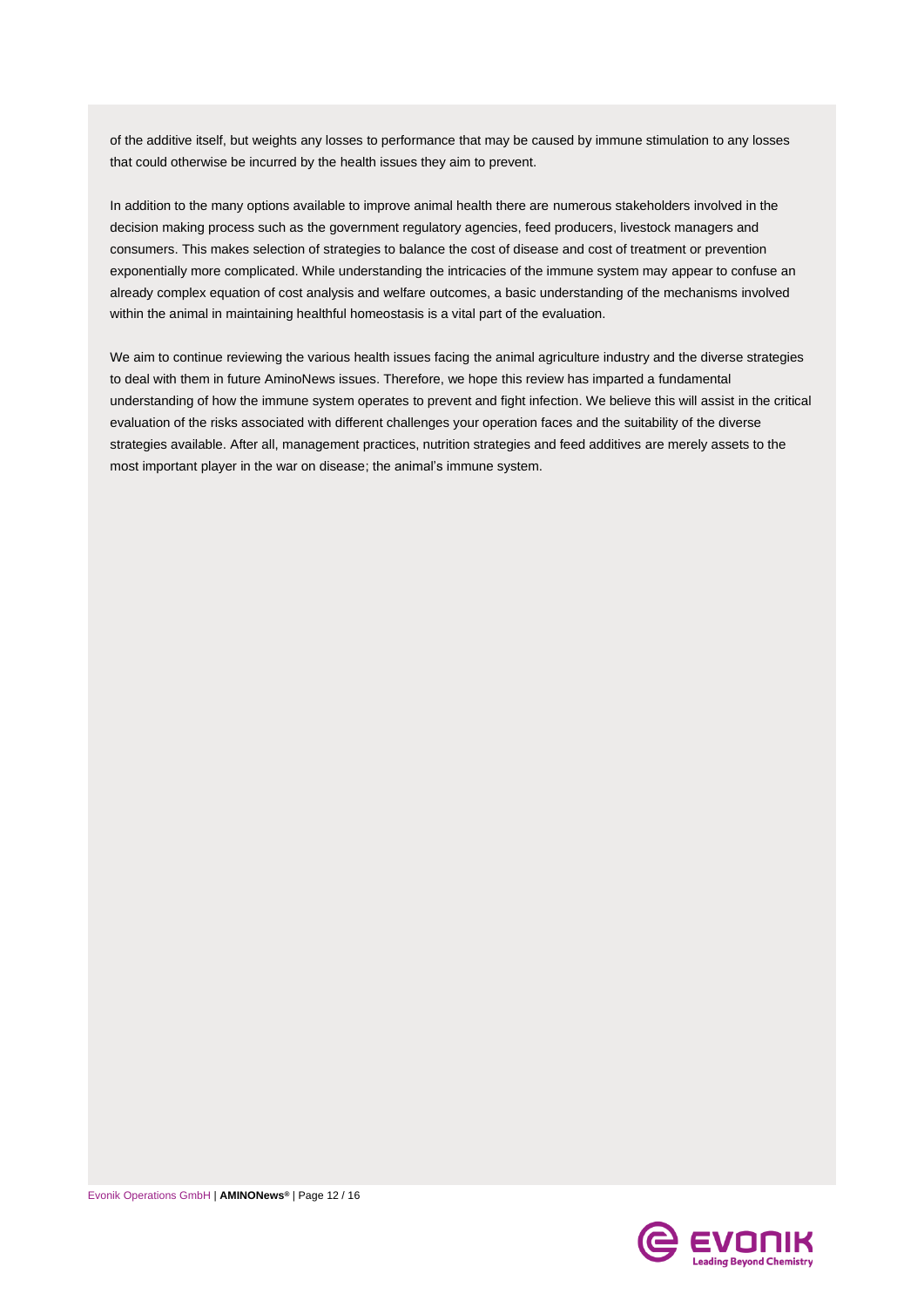#### **Abbreviations**

APC – antigen presenting cell

Ig – immunoglobulin

IgE – immunoglobulin E

M cell – microfold cell

MALT – mucosa-associated lymph tissue

NET – neutrophil extracellular trap

NK cell – natural killer cell

PAMP – pathogen associated molecular pattern

sIgA – secretory immunoglobulin A

Th cell – T helper cell

Treg – regulatory T cell

#### **References**

<span id="page-12-2"></span>Arendt, M. K., J. M. Sand, T. M. Marcone, and M. E. Cook. 2016. Interleukin-10 neutralizing antibody for detection of intestinal luminal levels and as a dietary additive in Eimeria challenged broiler chicks. Poultry science 95: 430-438.

<span id="page-12-5"></span>Barb, C. R., R. R. Kraeling, and G. B. Rampacek. 2001. Nutritional regulators of the hypothalamic-pituitary axis in pigs. Reproduction 58: 1-15.

<span id="page-12-6"></span>Bazhan, N., and D. Zelena. 2013. Food-intake regulation during stress by the hypothalamo-pituitary-adrenal axis. Brain research bulletin 95: 46-53.

<span id="page-12-1"></span>Citti, C., and R. Rosengarten. 1997. Mycoplasma genetic variation and its implication for pathogenesis. Wiener klinische Wochenschrift 109: 562-568.

<span id="page-12-3"></span>Delano, M. J., and P. A. Ward. 2016. The immune system's role in sepsis progression, resolution, and long-term outcome. Immunological reviews 274: 330-353.

<span id="page-12-0"></span>Faderl, M., M. Noti, N. Corazza, and C. Mueller. 2015. Keeping bugs in check: The mucus layer as a critical component in maintaining intestinal homeostasis. IUBMB life 67: 275-285.

<span id="page-12-4"></span>Farache, J., E. Zigmond, G. Shakhar, and S. Jung. 2013. Contributions of dendritic cells and macrophages to intestinal homeostasis and immune defense. Immunology and cell biology 91: 232-239.

Evonik Operations GmbH | **AMINONews®** | Page 13 / 16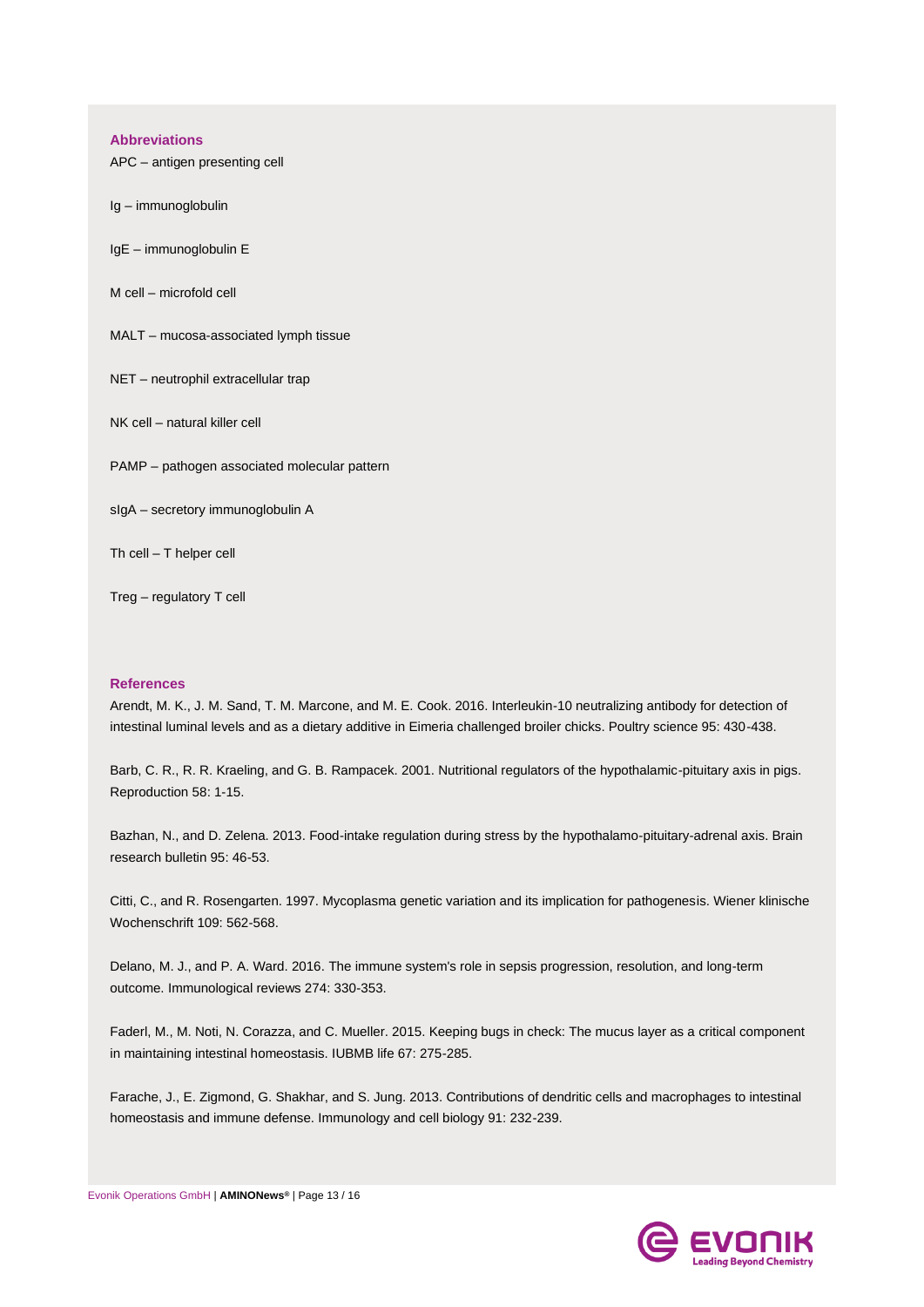<span id="page-13-3"></span>Foti, M., and P. Ricciardi-Castagnoli. 2005. Antigen sampling by mucosal dendritic cells. Trends in molecular medicine 11: 394-396.

<span id="page-13-4"></span>Fournier, B. M., and C. A. Parkos. 2012. The role of neutrophils during intestinal inflammation. Mucosal immunology 5: 354-366.

<span id="page-13-0"></span>Ghareeb, K., W. A. Awad, J. Bohm, and Q. Zebeli. 2015. Impacts of the feed contaminant deoxynivalenol on the intestine of monogastric animals: poultry and swine. Journal of applied toxicology : JAT 35: 327-337.

<span id="page-13-12"></span>Goodman, W. A., and T. T. Pizarro. 2013. Regulatory cell populations in the intestinal mucosa. Current opinion in gastroenterology 29: 614-620.

<span id="page-13-2"></span>Habtezion, A., L. P. Nguyen, H. Hadeiba, and E. C. Butcher. 2016. Leukocyte Trafficking to the Small Intestine and Colon. Gastroenterology 150: 340-354.

<span id="page-13-6"></span>Honda, K., and D. R. Littman. 2016. The microbiota in adaptive immune homeostasis and disease. Nature 535: 75-84.

<span id="page-13-15"></span>Huang, Y., H. Gauvreau, and J. Harding. 2012. Diagnostic investigation of porcine periweaning failure-to-thrive syndrome: lack of compelling evidence linking to common porcine pathogens. Journal of veterinary diagnostic investigation : official publication of the American Association of Veterinary Laboratory Diagnosticians, Inc 24: 96-106.

<span id="page-13-14"></span>Iizuka, M., and S. Konno. 2011. Wound healing of intestinal epithelial cells. World journal of gastroenterology 17: 2161- 2171.

<span id="page-13-7"></span>Karpala, A. J. et al. 2011. Highly pathogenic (H5N1) avian influenza induces an inflammatory T helper type 1 cytokine response in the chicken. Journal of interferon & cytokine research : the official journal of the International Society for Interferon and Cytokine Research 31: 393-400.

<span id="page-13-10"></span>Kim, K., R. Omori, K. Ueno, S. Iida, and K. Ito. 2016. Host-Specific and Segment-Specific Evolutionary Dynamics of Avian and Human Influenza A Viruses: A Systematic Review. PloS one 11: e0147021.

<span id="page-13-5"></span>Krzewski, K., and J. L. Strominger. 2008. The killer's kiss: the many functions of NK cell immunological synapses. Current opinion in cell biology 20: 597-605.

<span id="page-13-11"></span>Kucharski, A. J., V. Andreasen, and J. R. Gog. 2016. Capturing the dynamics of pathogens with many strains. Journal of mathematical biology 72: 1-24.

<span id="page-13-13"></span>Leoni, G., P. A. Neumann, R. Sumagin, T. L. Denning, and A. Nusrat. 2015. Wound repair: role of immune-epithelial interactions. Mucosal immunology 8: 959-968.

<span id="page-13-8"></span>Luo, Y., U. Van Nguyen, P. Y. de la Fe Rodriguez, B. Devriendt, and E. Cox. 2015. F4+ ETEC infection and oral immunization with F4 fimbriae elicits an IL-17-dominated immune response. Veterinary research 46: 121.

<span id="page-13-1"></span>Mantis, N. J., N. Rol, and B. Corthesy. 2011. Secretory IgA's complex roles in immunity and mucosal homeostasis in the gut. Mucosal immunology 4: 603-611.

<span id="page-13-9"></span>Maroufyan, E. et al. 2013. Effect of dietary combination of methionine and fish oil on cellular immunity and plasma fatty acids in infectious bursal disease challenged chickens. TheScientificWorldJournal 2013: 531397.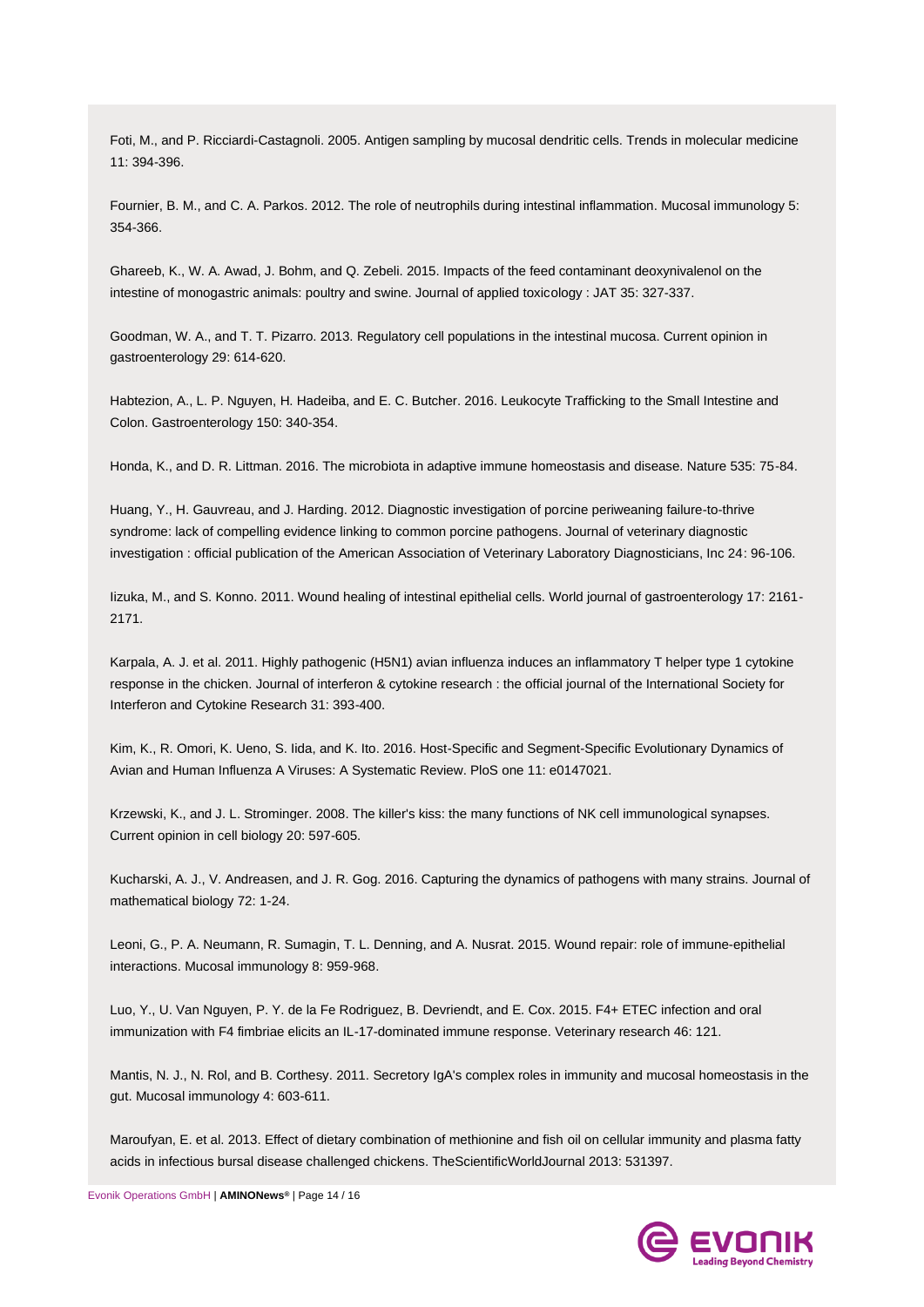<span id="page-14-2"></span>Meurens, F. et al. 2009. Early immune response following Salmonella enterica subspecies enterica serovar Typhimurium infection in porcine jejunal gut loops. Veterinary research 40: 5.

<span id="page-14-4"></span>Miska, K. B., S. Kim, R. H. Fetterer, R. A. Dalloul, and M. C. Jenkins. 2013. Macrophage migration inhibitory factor (MIF) of the protozoan parasite Eimeria influences the components of the immune system of its host, the chicken. Parasitology research 112: 1935-1944.

Murphy, K., Travers, P., Walport, M., & Janeway, C. 2012. Janeway's immunobiology (8th ed.). New York: Garland Science.

<span id="page-14-11"></span>O'Neill, L. A., R. J. Kishton, and J. Rathmell. 2016. A guide to immunometabolism for immunologists. Nature reviews. Immunology 16: 553-565.

<span id="page-14-5"></span>O'Toole, P. W., and J. C. Cooney. 2008. Probiotic bacteria influence the composition and function of the intestinal microbiota. Interdisciplinary perspectives on infectious diseases 2008: 175285.

<span id="page-14-6"></span>Omenetti, S., and T. T. Pizarro. 2015. The Treg/Th17 Axis: A Dynamic Balance Regulated by the Gut Microbiome. Frontiers in immunology 6: 639.

<span id="page-14-9"></span>Pastorelli, H., J. van Milgen, P. Lovatto, and L. Montagne. 2012. Meta-analysis of feed intake and growth responses of growing pigs after a sanitary challenge. Animal : an international journal of animal bioscience 6: 952-961.

<span id="page-14-0"></span>Pearce, S. C. et al. 2013. Heat stress and reduced plane of nutrition decreases intestinal integrity and function in pigs. Journal of animal science 91: 5183-5193.

<span id="page-14-8"></span>Pedersen, K. S., C. S. Kristensen, and J. P. Nielsen. 2012. Demonstration of non-specific colitis and increased crypt depth in colon of weaned pigs with diarrhea. The Veterinary quarterly 32: 45-49.

<span id="page-14-7"></span>Pie, S. et al. 2004. Weaning is associated with an upregulation of expression of inflammatory cytokines in the intestine of piglets. The Journal of nutrition 134: 641-647.

<span id="page-14-12"></span>Quinteiro-Filho, W. M. et al. 2012. Acute heat stress impairs performance parameters and induces mild intestinal enteritis in broiler chickens: role of acute hypothalamic-pituitary-adrenal axis activation. Journal of animal science 90: 1986-1994.

<span id="page-14-10"></span>Remus, A. et al. 2014. A meta-analysis of the feed intake and growth performance of broiler chickens challenged by bacteria. Poultry science 93: 1149-1158.

<span id="page-14-1"></span>Robinson, K., Z. Deng, Y. Hou, and G. Zhang. 2015. Regulation of the Intestinal Barrier Function by Host Defense Peptides. Frontiers in veterinary science 2: 57.

<span id="page-14-13"></span>Rochell, S. J., C. M. Parsons, and R. N. Dilger. 2016. Effects of Eimeria acervulina infection severity on growth performance, apparent ileal amino acid digestibility, and plasma concentrations of amino acids, carotenoids, and alpha1 acid glycoprotein in broilers. Poultry science 95: 1573-1581.

<span id="page-14-3"></span>Roepstorff, A., H. Mejer, P. Nejsum, and S. M. Thamsborg. 2011. Helminth parasites in pigs: new challenges in pig production and current research highlights. Veterinary parasitology 180: 72-81.